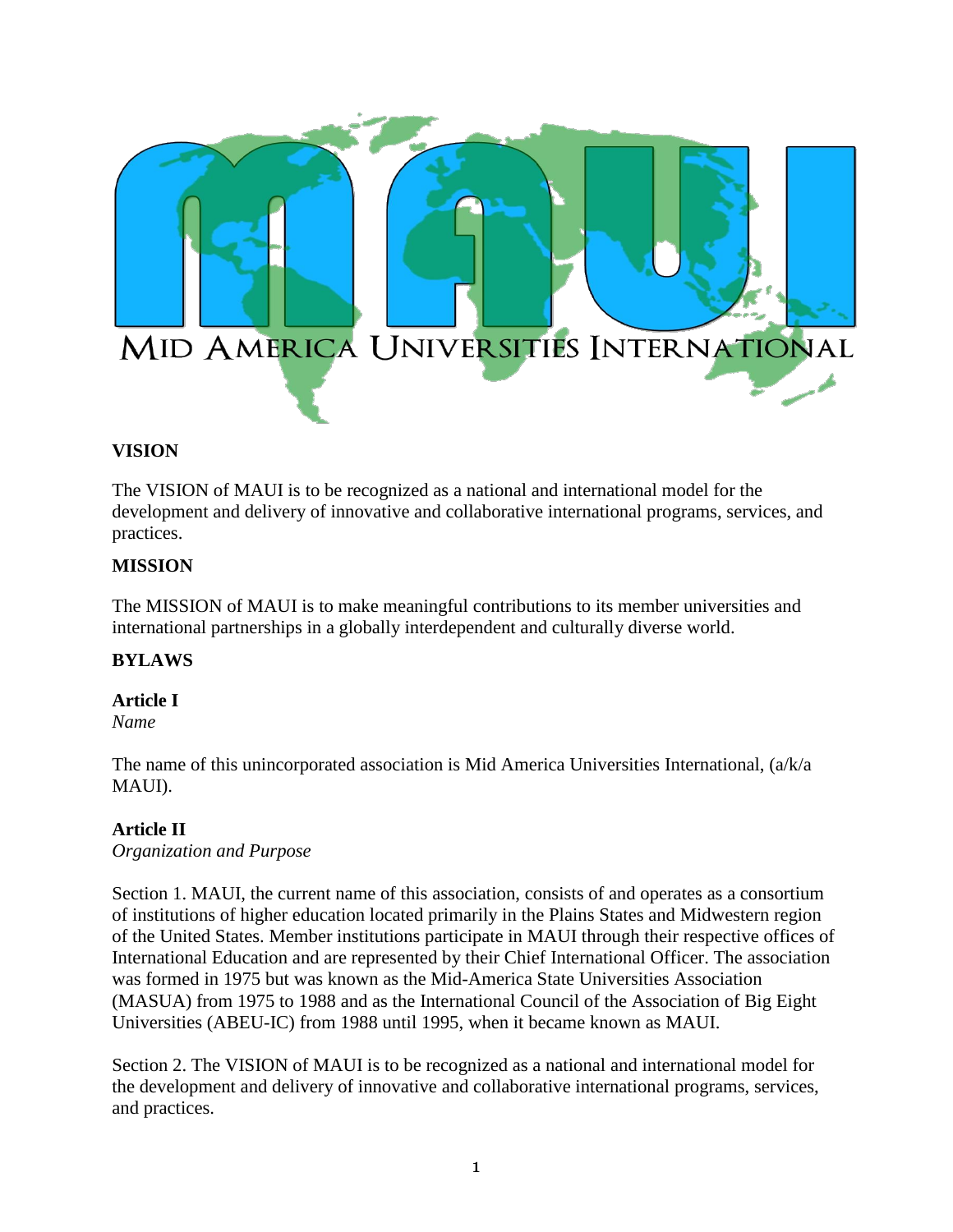Section 3. The MISSION of MAUI is to make meaningful contributions to its member universities and international partnerships in a globally interdependent and culturally diverse world.

Section 4. MAUI fulfills its mission through collaborative and mutually beneficial efforts of its members focused on the active creation of, involvement with, and promotion of international opportunities for the members.

Section 5. Activities are funded by the membership and through internal and external funding sources.

## **Article III**

*Membership*

Section 1. The membership of MAUI shall be limited to fully accredited institutions of higher education located primarily in the Plains States and Midwestern region of the United States.

Section 2. To become a member an institution must:

- a. be nominated by an existing MAUI member;
- b. demonstrate that it meets the criteria in Article III Section 1, and
- c. be approved by the MAUI Council.

Section 3. Dues are to be recommended by the Treasurer and submitted by the Executive Committee to the MAUI Council for approval. To qualify for membership an institution must demonstrate a commitment to internationalization through its programs.

Section 4. The Treasurer shall notify members of membership renewal dates and rates. Those whose dues are not paid within three months shall be suspended from voting privileges; those whose membership dues are not paid within six months shall be suspended from membership.

Section 5. All rights and privileges of members shall be exercised by the Chief International Officer of the member institution or that person's designee. On any occasion only one person shall exercise the rights and privileges of membership for a member institution.

Section 6. Each Member Institution with voting rights shall receive an annual financial statement.

## **Article IV**

*MAUI Council*

Section 1. The membership of the Council shall consist of the Chief International Officers as determined by the respective member institutions.

Section 2. The MAUI Council (Council) may pursue such objectives and by such means as its membership shall determine is within the appropriate scope of the association's Mission;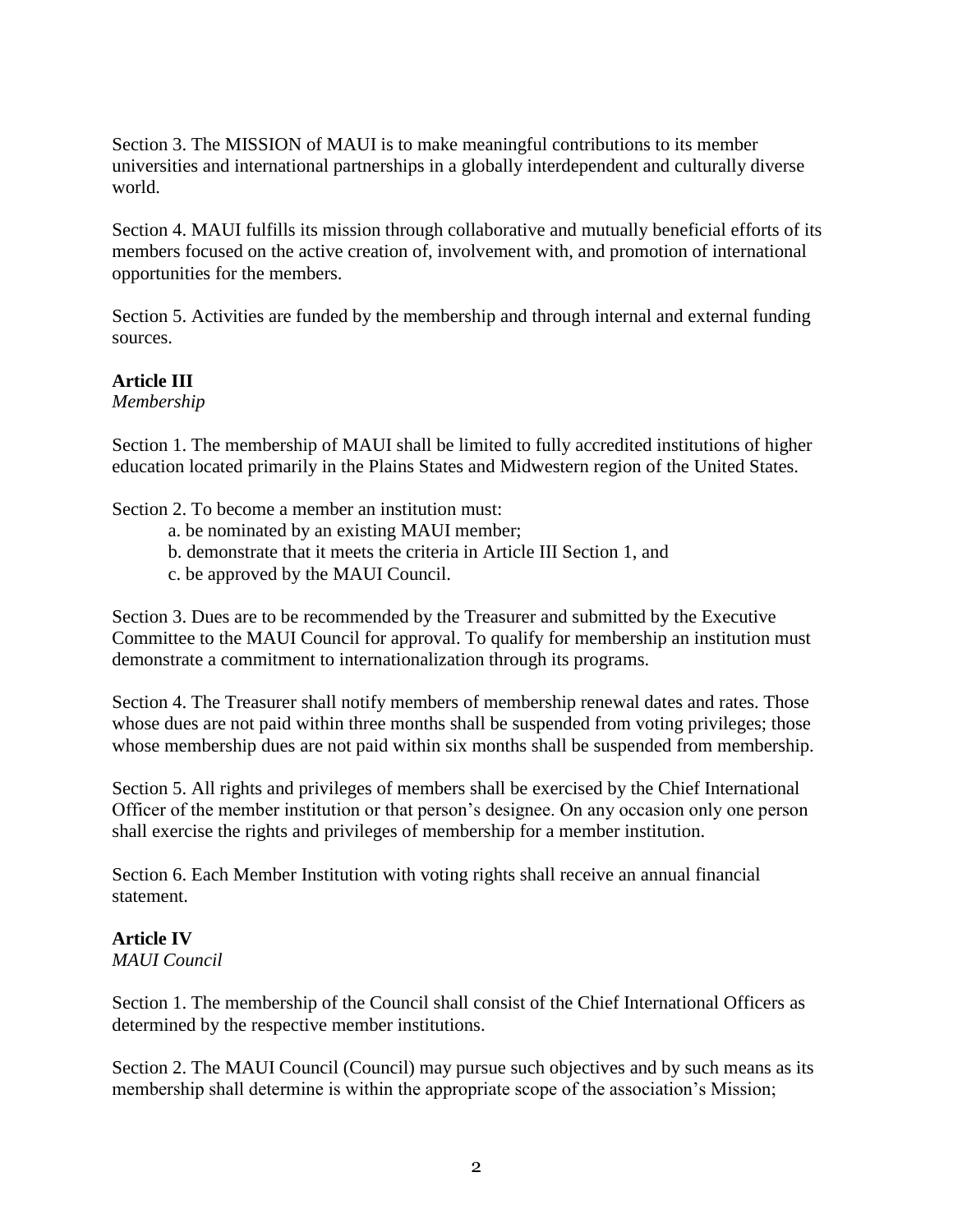including, but not limited to:

- a. promoting and facilitating cooperation among member institutions,
- b. providing ongoing support to its members for international programs and development projects,
- c. responding to requests for proposals with international objective,
- d. funding, as resources and priorities allow, initiatives that further its global objectives, member institutions to allow the exchange of students to participate in designated study abroad programs funded by the sponsoring institution,
- e. facilitating reciprocal arrangements among member institutions to allow the exchange of students to participate in designated study abroad programs funded by the sponsoring institution,
- f. creating and maintaining online resources accessible to the member institutions' students and administrators.

Section 3. The Council may invite any individual, group of individuals, or organizations to attend Council meetings and/or to work with MAUI in any capacity consistent with these Bylaws.

# **Article V**

*Officers*

Section 1. The officers of MAUI shall be a President, a Vice-President/President Elect, a Secretary, and a Treasurer. The Executive Committee shall be comprised of the officers of MAUI.

Section 2. The eligibility for service as an officer shall be limited to designated representatives of member institutions which remain in good standing during the time the individual serves.

Section 3. The term of office for each officer shall be two years or until a successor takes office, except for the Treasurer, whose term shall be as determined by the Executive Committee. Officers shall be selected at the annual meeting.

Section 4. Should the office of President become vacant, the Vice President/President-Elect shall succeed to the office, completing the unexpired term. Should any other office become vacant, the President, in consultation with the Executive Committee, shall appoint a member to the vacant position to complete the unexpired term.

Section 5. No member shall hold more than one office at one time.

Section 6. No MAUI funds shall personally benefit, or be distributed to its officers.

## **Article VI**

#### *Executive Committee*

Section 1. The Executive Committee shall have general supervision of the affairs of MAUI between regular and called meetings of the Council, including the authority to act on behalf of the Council. Any such actions taken by the Executive Committee shall be reported in a timely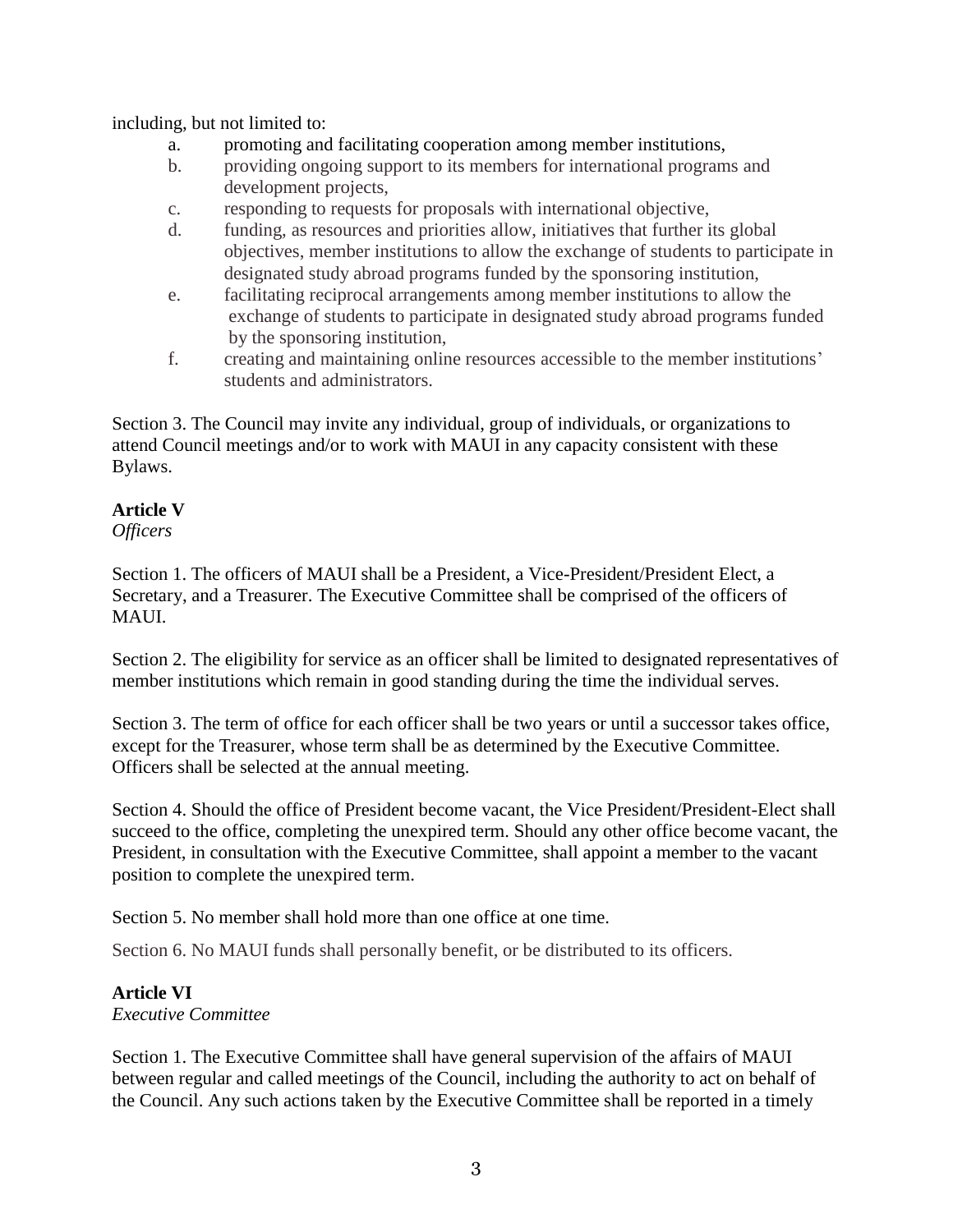manner to the Council.

Section 2. Special meetings of the Executive Committee may be called by the President or any two members of the Executive Committee.

Section 3. The Executive Committee is responsible for maintaining a balanced budget on an annual basis.

# **Article VII**

*Study Abroad Group*

Section 1. The Study Abroad Group consists of representatives from all member institutions. The purpose of this group is to promote education abroad opportunities for all member institutions. Activities may include site visits, sharing resources and experience, and participating in exchange opportunities through the consortium.

Section 2. The Study Abroad Task Force shall be comprised of the officers of the Study Abroad Group. The officers shall be Vice President for Study Abroad, Vice President Elect, and Utrecht Coordinator. Representatives from member institutions may volunteer to participate in the Study Abroad Task Force as a contributing Member.

Section 3. The Study Abroad Task Force shall explore and implement initiatives that promote education abroad and internationalization for member institutions, in accordance with the Mission of MAUI as determined by the MAUI Executive Committee. This may include representing the interests of the Study Abroad Group to the Executive Committee, pursuing excellence in the practices of education abroad, and assisting with the development of new partnerships and programs. Any such actions taken by the Study Abroad Task Force shall be reported in a timely manner to the Executive Committee for final approval.

Section 4. The Vice President for Study Abroad shall be the official liaison between the MAUI Council and the Study Abroad Group. This position will, therefore, be a member of both the Study Abroad Group and the Executive Committee. The responsibilities of this officer will include, but not be limited to:

- a. overseeing the activities of the Study Abroad Group and reporting to the President of MAUI
- b. leading the Study Abroad Task Force as the Chair of the Study Abroad Task Force
- c. collaborating with the Utrecht coordinator to ensure consistency in expectations and process
- d. organizing the Study Abroad portion of the annual business meeting.

Section 5. The primary responsibility of the Vice President Elect position is to support the duties of the Vice President for Study Abroad. This officer shall also track member participation in the Study Abroad Group and present a report of study abroad participation in the consortium at the annual business meeting.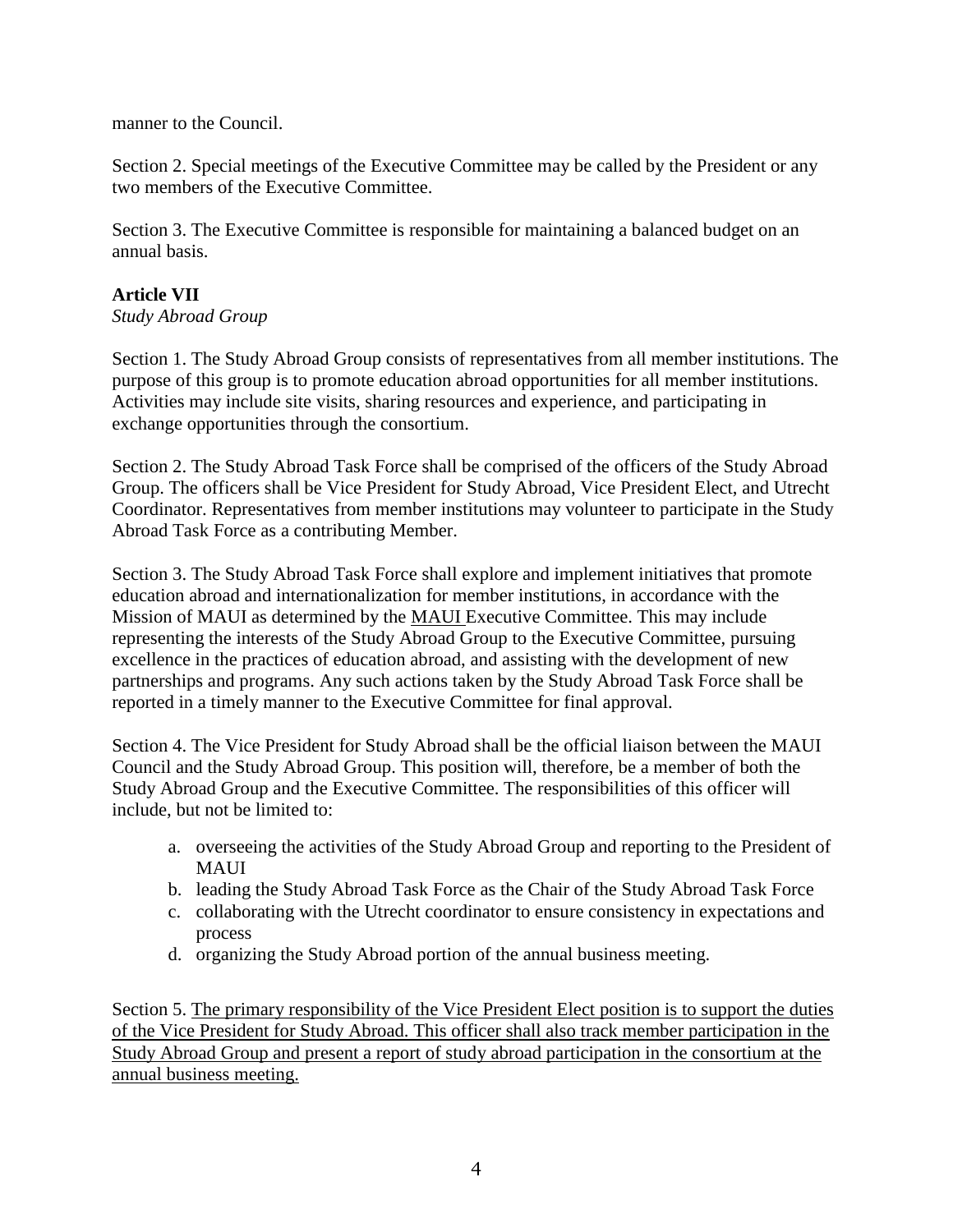Section 6. The Utrecht Coordinator shall be the official liaison between the Utrecht exchange network and the MAUI Study Abroad Group. This position shall handle all procedures and responsibilities associated with Utrecht network participation and coordination, including but not limited to:

- a. sharing information with the Study Abroad Group about exchange procedures, resources, and exchange placements
- b. collecting, tracking, and submitting MAUI nominations to the Utrecht network
- c. collaborating with the MAUI Coordinator in the Utrecht network
- d. attending the Utrecht annual meeting, if possible
	- a. The Utrecht Coordinator may apply to the Executive Committee for funds to assist in travel for this meeting. Any distribution of funds will be determined and overseen at the discretion of the Treasurer and the Executive Committee.
- e. presenting a report at the annual business meeting on the state of the Utrecht Network partnership, members, and activities.

Section 7. Other official positions may be added if the scope of the Study Abroad Group increases.

Section 8. Should the office of Vice President for Study Abroad become vacant, the Vice President Elect shall succeed to the office, completing the unexpired term. Should any other office become vacant, the Vice President of Study Abroad, in consultation with the Study Abroad Task Force, shall appoint a member to the vacant position to complete the unexpired term. The policy on officer terms is as follows:

- a. The term of the Vice President of the Study Abroad Group shall be two years, or until a successor takes office.
- b. The term of the Vice President Elect of the Study Abroad Group shall be one year followed by two years as the Vice President, or until a successor takes office.
- c. The term of the Utrecht Coordinator shall be for an indefinite period, or until a successor takes office.
- d. Officers shall be elected at the annual business meeting. The members of the Study Abroad Group who are present at the annual meeting shall vote in a manner appropriate for that meeting, and the member with the majority of the votes will be appointed the position.
	- a. Members can nominate themselves or others. If a member must be absent at the meeting, he/she may still nominate him/herself to the Vice President for Study Abroad prior to the meeting by emailing his/her credentials, a brief statement to be read during the nominations, and the position for which he/she is applying. Absent members may not be nominated by others.

Section 9. No member shall hold more than one office at one time.

Section 10. No MAUI funds shall personally benefit or be distributed to its officers.